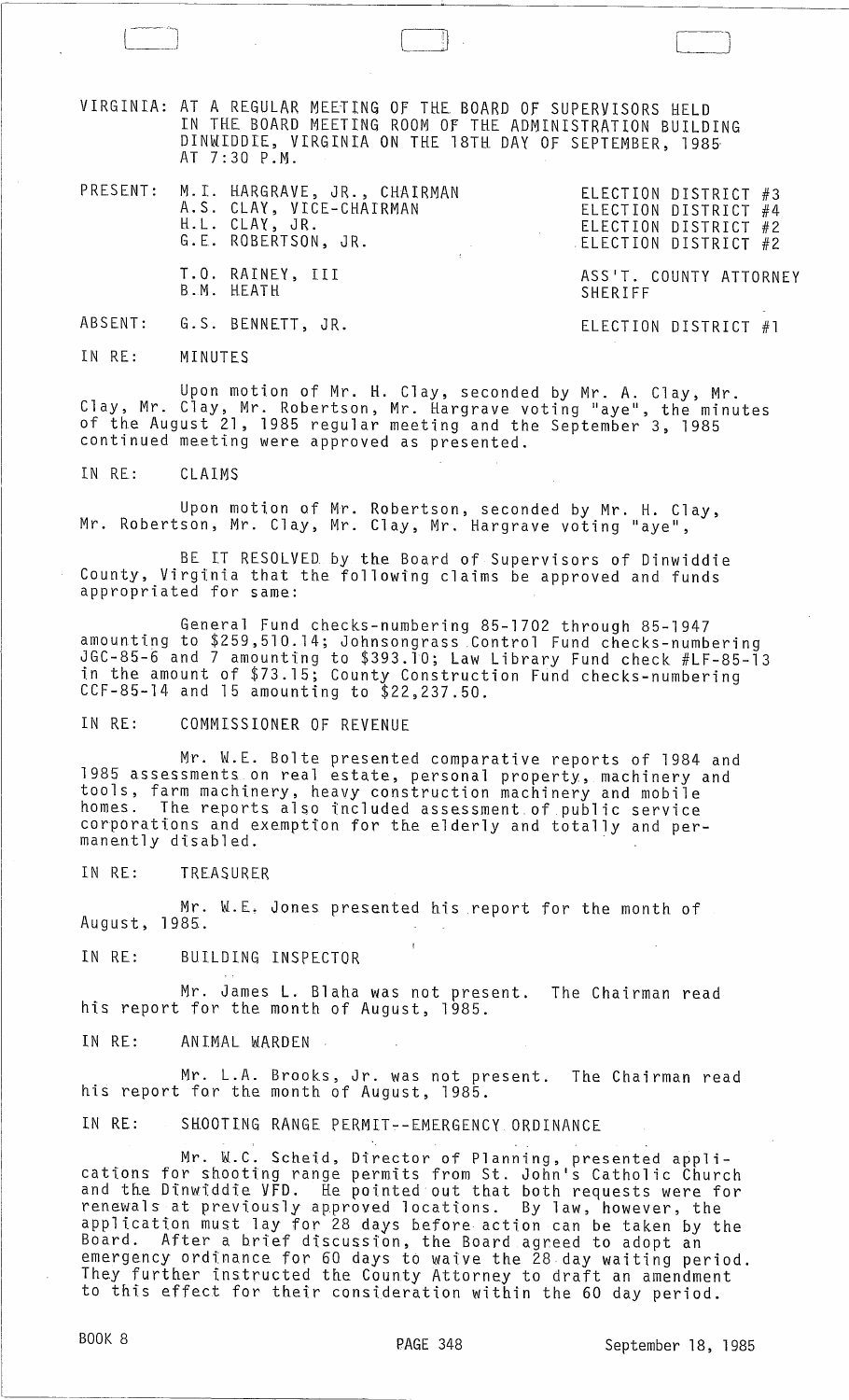Upon motion of Mr. Robertson, seconded by Mr. H. Clay, Mr. Robertson, Mr. Clay, Mr. Clay, Mr. Hargrave voting "aye",

BE IT ORDAINED by the Board of Supervisors of Dinwiddie County, Virginia that the Dinwiddie County Code, as adopted April 1, 1970, and heretofore amended be further amended by rewriting<br>Section 14-3 to read as follows:

Chapter 14-3. Same--Grant or denial.

The Board of Supervisors in its discretion shall grant or deny its approval of a particular target or shooting range by proper resolution.

The Board further finds that an emergency exists in accordance with Section 15.1-504, Code of Virginia, 1981 Repl. Vol., as amended, and this ordinance takes effect immediately upon its adoption.

IN RE: SHOOTING RANGE PERMITS--ST. JOHN'S CATHOLIC CHURCH & DINWIDDIE VFD

Upon motion of Mr. Robertson, seconded by Mr. H. Clay, Mr. Robertson, Mr. Clay, Mr. Clay, Mr. Hargrave voting "aye", St. John's Catholic Church was granted a shooting range permit to hold turkey shoots at the described location, which will expire September 17, 1986.

Upon motion of Mr. H. Clay, seconded by Mr. A. Clay, Mr. Clay, Mr. Clay, Mr. Robertson, Mr. Bennett voting "aye", the Dinwiddie VFD was granted a shooting range permit to hold turkey shoots at the described location, which will expire September 17, 1986.

IN RE: SCHOOL BOARD--TRANSFER OF FUNDS TO RECONCILE 1984-85 BUDGET

Upon motion of Mr. H. Clay, seconded by Mr. Robertson, Mr. Clay, Mr. Robertson, Mr. Clay, Mr. Hargrave voting "aye",

BE IT RESOLVED by the Board of Supervisors of Dinwiddie County, Virginia that the School Board is authorized to make the following transfers within its 1984-85 budget:

FROM: TO:

 $\sigma_{\rm c}$  ,  $\sigma_{\rm c}$  ,  $\sigma_{\rm c}$ 

الرابط عل

|  | 17F Oper. & Maint. | 17A Admin.        | 1,406.23    |
|--|--------------------|-------------------|-------------|
|  |                    | 17C Health Serv.  | 19,102.97   |
|  |                    | 19 Capital Outlay | 24,606.56   |
|  | 17G Fixed Charges  |                   | 2,547.93    |
|  |                    | 21 Refunds-State  | 736.20; and |

BE FURTHER RESOLVED by the Board of Supervisors of Dinwiddie County, Virginia that \$115,420.93 of the remaining \$302,927.18 ending balance be transferred to an escrow account for health insurance purposes.

IN RE: PUBLIC KEARING--P-85-6--REZONING APPLICATION OF EVELYN GUPTON

This being the time and place as advertised in the Progress-Index on Wednesday, September 4, 1985 and Wednesday, September 11, 1985 for the Board of Supervisors to conduct a public hearing to consider for adoption an ordinance to amend an eleven lll} acre consider for adoption an ofernance to amend an eleven (ii) acre fication from Agricultural, General A-2 to Agricultural, Rural Residential A-R.

Mr. W.C. Scheid, Director of Planning, reviewed the application and the action taken by the Planning Commission wherein they recommended approval at their August 14, 1985 meeting.

Mr. Ingo S. Koppe appeared before the Board,to represent Mrs. Gupton in her request.

 $\bar{a}$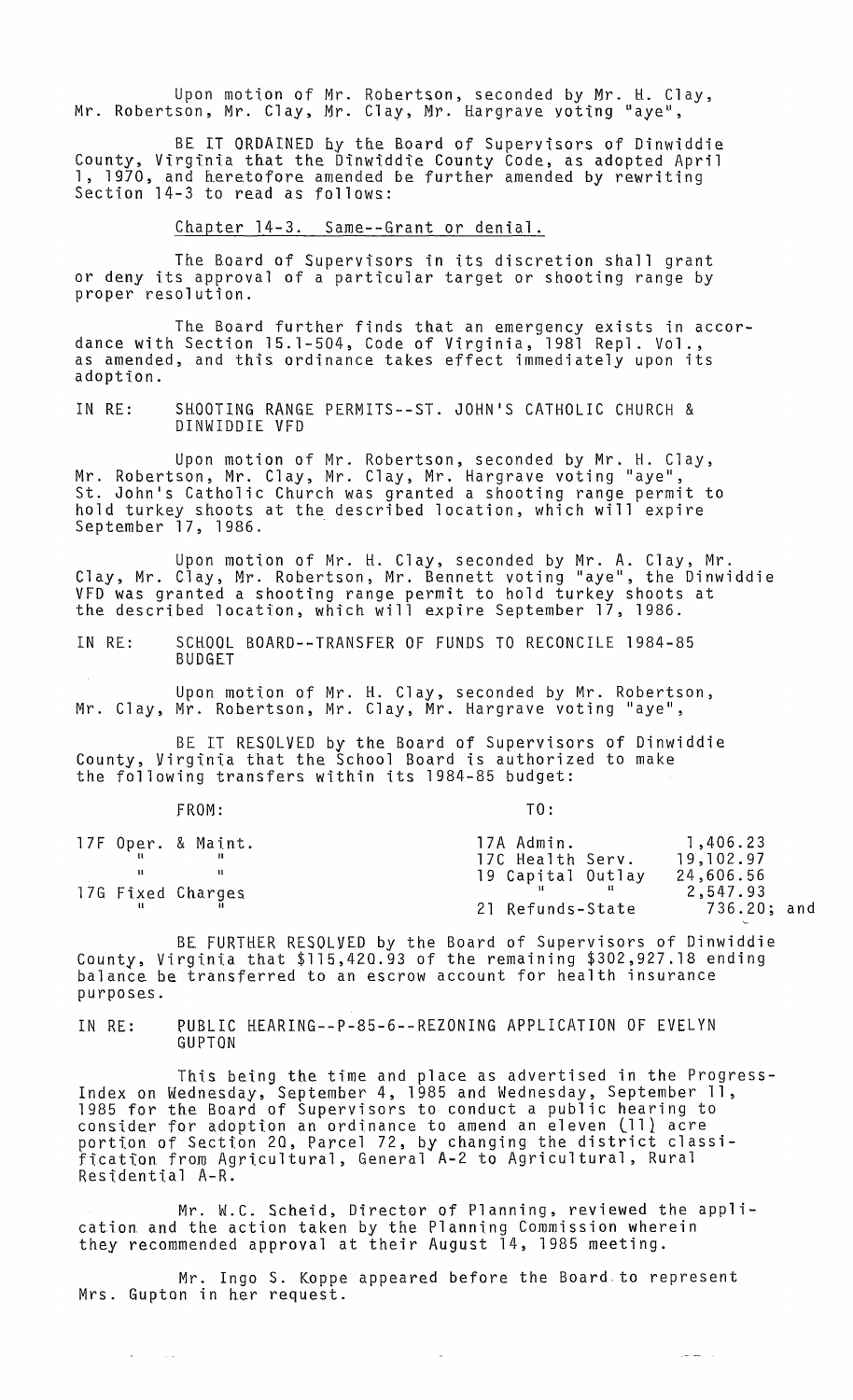cation for a special entertainment permit for Mr. Robert M. Browder to hold a music festival on August 10, 1985 from 9:00 P.M. until 3:00 A.M. at the Wyatt Community Ball Park on Rt. 709. Mr. Browder was not present. Mr. Scheid recommended approval of the permit. Mr. A. Clay indicated he had not received any complaints from that area.

Upon motion of Mr. A. Clay, seconded by Mr. H. Clay, Mr. Clay, Mr. Clay, Mr. Robertson, Mr. Bennett, Mr. Hargrave voting "aye", Mr. Robert M. Browder was granted a special entertainment permit to hold a music festival on August 10, 1985 from 9:00 P.M. until 3:00 A.M. at the Wyatt Community Ball Park on Rt. 709, with the conditions stated therein.

IN RE: SPECIAL ENTERTAINMENT PERMIT--DINWIDDIE CORRECTIONAL UNIT 27 JC CHAPTER

The Director of Planning, W.C. Scheid, presented an application for a special entertainment permit for the Dinwiddie Correctional Unit #27 JC Chapter to have music at a picnic to be held the afternoon of September 7, 1985 on the Correctional Unit grounds. The Board questioned why the County was involved because it is being held on State property. Mr. Scheid stated it involves music' which requires a special entertainment permit from the County.

Upon motion of Mr. Robertson, seconded by Mr. Bennett, Mr. Robertson, Mr. Bennett, Mr. Clay, Mr. Clay, Mr. Hargrave voting "aye", the JC Chapter of· the Dinwiddie Correctional Unit 27 was granted a special entertainment permit to have music at a picnic to be held the afternoon of September 7 on the Correction Unit grounds with the conditions stated therein.

IN RE: SOCIAL SERVICES--APPROVAL OF 1985-86 BUDGET

Mrs. King B. Talley, Director, appeared before the Board to request approval of her 1985-86 budget. She said the overall budget has been reduced \$53,083. The local share was reduced \$16,183. Mrs. Talley requested that the local appropriation remain at \$210,706 to provide contingency funds for temporary grants.

Upon motion of Mr. Robertson, seconded by Mr. A. Clay, Mr. Robertson, Mr. Clay, Mr. Clay, Mr. Bennett, Mr. Hargrave voting  $"$ aye",

BE IT RESOLVED by the Board of Supervisors of Dinwiddie County, Virginia that the Social Services 1985-86 budget be approved as presented.

IN RE: DINWIDDIE COUNTY WATER AUTHORITY--REQUEST FOR ADDITIONAL FUNDS FOR PINEY BEACH/OAK. HILL UTILITY EXPANSION

Upon motion of Mr. Robertson, seconded by Mr. H. Clay, Mr. Robertson, Mr.·Clay, Mr. Clay, Mr. Bennett, Mr. Hargrave voting "aye",<br>the following resolution was adopted:

WHEREAS, the Dinwiddie County Water.Authority is managing, for the Board of Supervisors, the project to provide water and sewer service to the Piney Beach/ Oak Hill area; and

WHEREAS, engineers have proposed changes in the sewer lines that would greatly reduce maintenance costs and make sewer service more readily available to the adjacent properties; and

WHEREAS, these changes are estimated to result in a cost overrun of \$16,500;

NOW THEREFORE BE IT RESOLVED that the Board of Supervisors of Dinwiddie County, Virginia authorizes an appropriation from the General Fund in the amount of \$16,500 to be used by the Dinwiddie County Water Authority for changes in. the proposed sewer lines for the Piney Beach/Oak Hill project to be repaid by the Authority as connection fees are collected.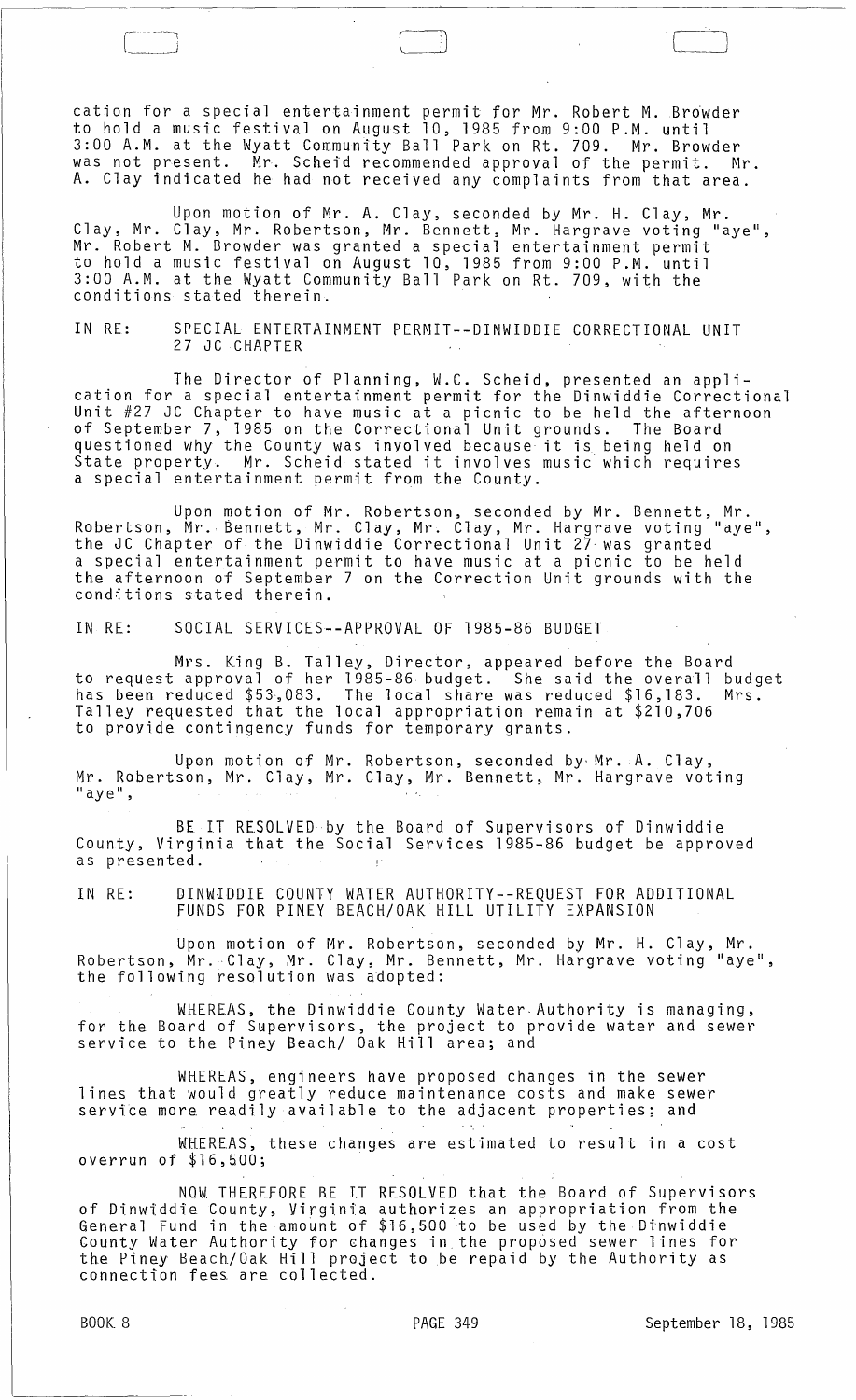IN RE: APPOINTMENT--CRATER DISTRICT AREA AGENCY ON AGING BOARD OF DIRECTORS--W.C. BEVILLE

Upon motion of Mr. H. Clay, seconded by Mr. Bennett, Mr. Clay, Mr. Bennett, Mr. Clay, Mr. Robertson, Mr. Hargrave voting "aye", Mr. William C. Beville was appointed to the Crater District Area Agency on Aging Board of Directors, term expiring June 30, 1989.

IN RE: APPOINTMENT--SOCIAL SERVICES BOARD--LYNDA P. RAGSDALE

Upon motion of Mr. A. Clay, seconded by Mr. H. Clay, Mr. Clay, Mr. Clay, Mr. Bennett, Mr. Robertson, Mr. Hargrave voting "aye", Mrs. Lynda P. Ragsdale,was appointed to the Social Services Board, term expiring June 30, 1989.

IN RE: RECOGNITION OF SOCIAL SECURITY WEEK

Upon motion of Mr. Robertson, seconded by Mr. H. Clay, Mr. Robertson, Mr. Clay, Mr. Clay, Mr. Bennett, Mr. Hargrave voting "aye", the following resolution was adopted:

WHEREAS, more than 22 million retired workers are receiving monthly retirement benefits today as a result of the Social Security<br>Act of 1935; and

WHEREAS, more than 10.7 million dependents of retired or deceased workers are receiving monthly benefits as a result of the Social Security Act of 1939; and

WHEREAS, another 3.8 million disabled workers and their families are receiving checks each month as a result of amendments of 1956 and 1958 to the Social Security Act; and

WHEREAS, the Social Security Act created the Nation's Unemployment Insurance System, thus permitting independence and dignity for all Americans in the face of life's contingencies; and

WHEREAS, Unemployment Insurance protects against income loss for some 87 million employees; and

WHEREAS, this nation's Social Security program has become a vital thread in the fabric of American life, growing and responding to the needs and desires of new generations just as it has with earlier generations;

NOW THEREFORE BE IT RESOLVED that the Board of Supervisors, of Dinwiddie County, Virginia does announce and proclaim to all citizens, and set seal hereto, that August 11-17 is Social Security Week in Dinwiddie County; and

BE IT FURTHER RESOLVED by the Board of Supervisors of Dinwiddie County, Virginia that all citizens are encouraged to recognize the accomplishments of the last 50 years and the continuing value of the Social Security program to this County.

IN RE: VML/VACO TASK FQRCE--ASSESSMENT FOR TELEPHONE RATE NEGOTIATIONS

The Board received correspondence from the Va. Association of Counties concerning the assessment per capita being requested for costs incurred by the VML/VACO Task Force to negotiate telephone rates for local governments. The assessment rate is 3¢ per capita making the requested payment \$648 for Dinwiddie County.

No action was taken.

 $\sim$   $\sim$ 

 $\sim$   $\sim$   $\sim$ 

IN RE: STREETLIGHTS--ROUTE 601 AT MANSFIELD NORTH SUBDIVISION

The County Administrator stated that the Vepco representative reviewed the location of streetlights on Rt. 601 where the which is a significant of the second in the second term in the contract of the second Mansfield North Subdivision is located. There are no streetlights in that area at the present time. The representative recommended that six (6) lights be installed and there would be no installation charge to the County.

الوارد والمو

 $\bar{\nu}$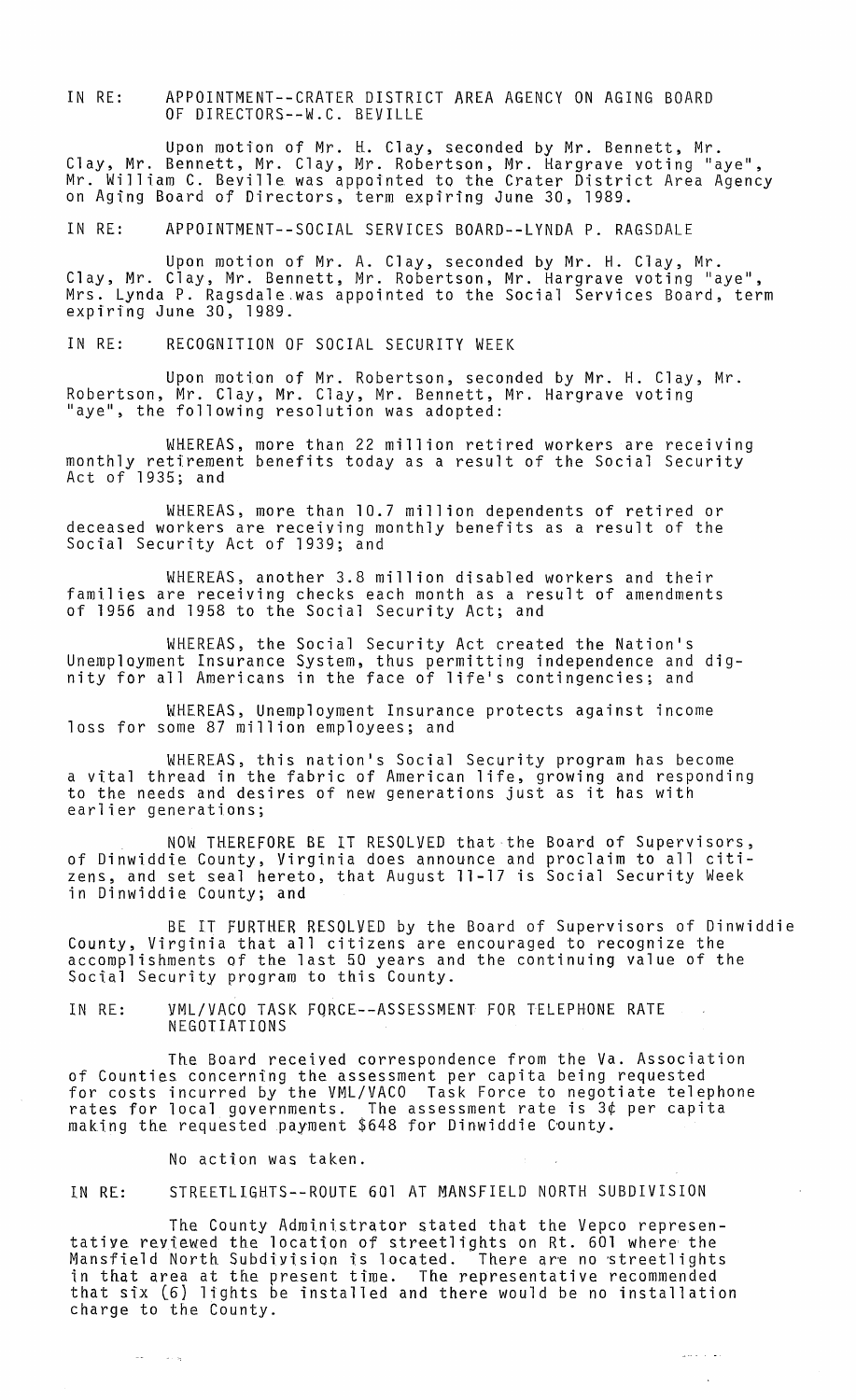Mr. Clyde Westmoreland presented a petition in opposition. Mr. Edgar Jones also spoke in opposition. Mr. Jones stated he was not opposed to building as long as the type of house is in the  $$75,000$  range.

 $\begin{pmatrix} -1 \\ -1 \end{pmatrix}$ 

Mr. Hargrave pointed out that with the proposed 2 acre development, the chances of having the higher priced homes are much better. The present zoning with one-acre development also allows mobile homes, which the proposed A~R zoning would preclude.

Mr. Robertson suggested that. the request be returned to the Planning Commission since they did not have the petition before them when they made their decision. Mr. Scheid stated that he did not think the petition would have an impact on the decision of the Planning Commission. Mr. Hargrave stated he was concerned that the people. who signed the petition would feel they had not had a chance to be heard. Mr. A. Clay stated he did not object to hearing the people who submitted the petition; however, he did not want to set a precedent.

Upon motion of Mr. Robertson, seconded by Mr. A. Clay, Mr. Robertson, Mr. Clay, Mr. Clay voting "aye", Mr. Hargrave abstaining, action on rezoning application P-85-6 of Mrs. Evelyn Gupton was tabled until the October 2, 1985 meeting.

IN RE: VA. DEPT. OF HIGHWAYS & TRANSPORTATION--WORKSHOP SESSION ON SIX YEAR PLAN

Mr. MacFarland Neblett, Resident Engineer, Va. Dept. of Highways and Transportation, met with the Board to discuss revision of the Six Year Plan. He presented a list of the projects already included in the Six-Year Plan and briefly discussed several pro- jects that could be included.

Mr. Hargrave questioned the priority of Rt. 625 over Rt. 656 for flashing lights and short arm gates. Mr. Robert Spiers expressed his concern for the railroad crossing on Rt. 605 nearest to U.S. #1. He stated his daughter rides the bus and they have had several very close calls with the train. The Board members agreed that this is an urgent safety concern and the School Board should consider re-routing the buses that use that crossing rather than waiting the time it would take to have the lights installed through the six year plan process. Mr. Spiers added that there is a curve which hinders the vision of a flagman sent a cross the tracks. The Superintendent of Schools stated he would discuss the situation with the Pupil Transportation Department to see if the buses could be re-routed. It was also suggested that the AMTRAK· officials be requested to move their whistle post further from the crossing on Rt. 605 as well as Rt. 656.

The Board members indicated they did not have any additions to what the Resident Engineer presented for the Six Year Plan. Mr. Neblett stated he would proceed with putting together his recommendations and the scheduling of a public hearing.

IN RE: SOUTHSIDE MENTAL HEALTH AND MENTAL RETARDATION SUPPORT UNIT--AUTHORIZATION TO ENTER INTO CONTRACT FOR COLLECTION OF TRASH

The County Administrator stated he received a request from the Southside Mental Health and Mental Retardation Support Unit for the County to assist them in the collection of their trash. He indicated he and the Director of Sanitation have met with Support Unit officials to discuss an arrangement and he recommended an agreement be drafted to be presented for the Board's .common.com<br>approval.

Mr. H. Clay asked if it would be a financial burden to the County. The County Administrator stated it would not.

BOOK 8 (1985) PAGE 350 September 18, 1985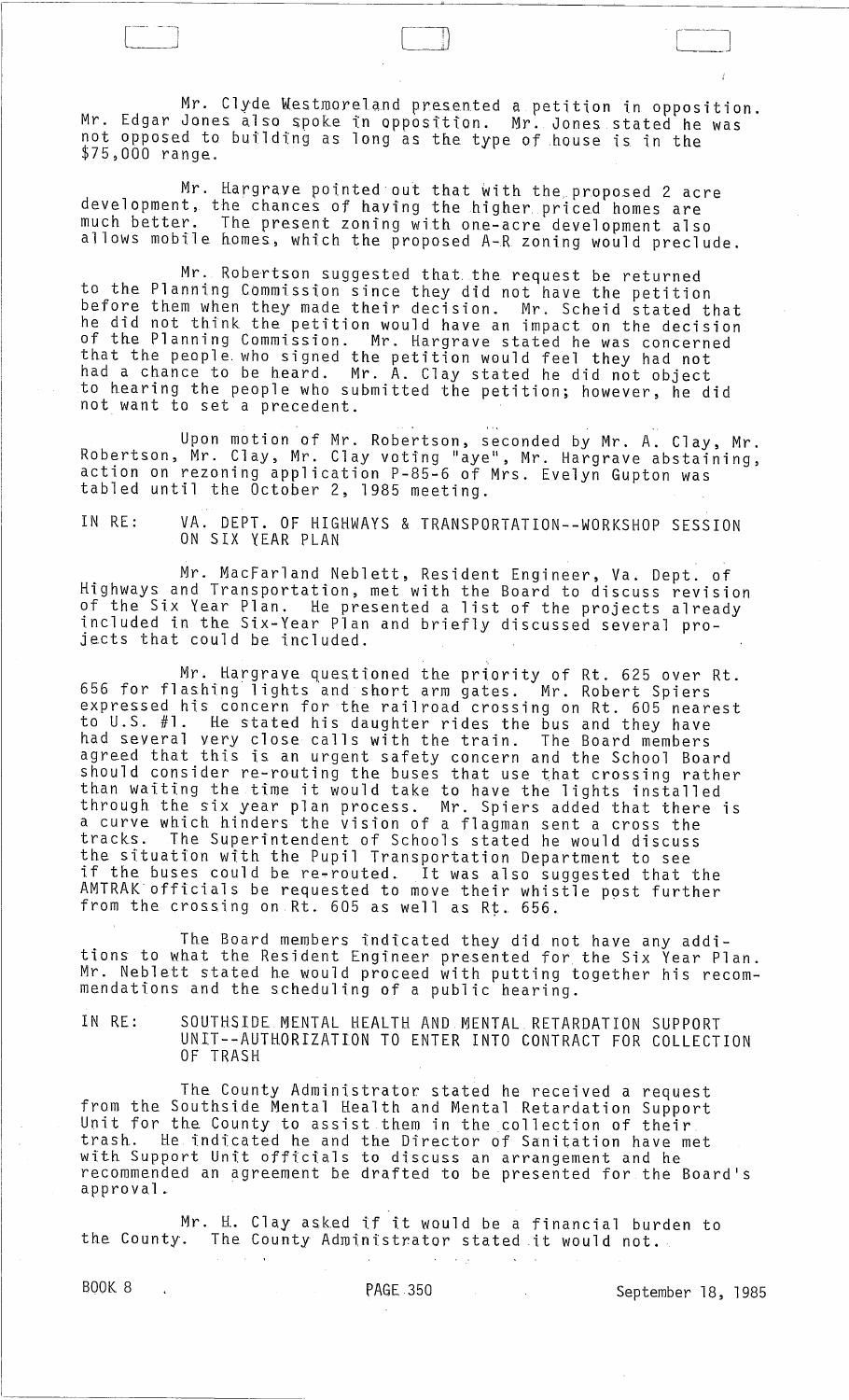Upon motion of Mr. H. Clay, seconded by Mr. Robertson, Mr. Clay, Mr. Robertson, Mr. Clay, Mr. Hargrave voting "aye", the County Administrator was authorized to proceed with the preparation of an agreement for the County to collect trash within the Southside Mental Health and Mental Retardation Support Unit complex.

IN RE: DINWIDDIE RESCUE SQUAD--AUTHORIZATION TO TRANSFER TITLE TO 1979 CHASSIS

The Roard received a request from the Dinwiddie Rescue Squad to transfer title of a 1979 Ford chassis to Mr. Brad Matthews. Mr. Matthews was awarded the chassis by sealed bid of \$802.48.

Upon motion of Mr. H. Clay, seconded by Mr. A. Clay, Mr. Clay, Mr. Clay, Mr. Robertson, Mr. Hargrave voting "aye", the Dinwiddie Rescue Squad was authorized to transfer title to a 1979 Ford chassis to Mr. Brad Matthews.

IN RE: COUNTY FLAG--AWARD Of CONTRACT

The County Administrator stated that interest in a County flag had been expressed at a county-wide Ruritan meeting. The County held two pre-proposal meetings and received an expression of interest from several companies. One company submitted a written proposal, Timberlake Flag Center of Richmond.

The County Administrator stated if the Board was amenable to the manufacture of a County flag, he would contact the various Ruritan clubs, schools, etc. to determine the number and type needed.

Upon motion of Mr. H. Clay, seconded by Mr. A. Clay, Mr. Clay, Mr. Clay, Mr. Robertson, Mr. Hargrave voting "aye", the County Administrator was authorized to work with Timberlake Flag Center to manufacture a County flag.

IN RE: REAPPOINTMENTS--APPOMATTOX BASIN INDUSTRIAL DEVELOPMENT CORPORATION BOARD OF DIRECTORS

Upon motion of Mr. Robertson, seconded by Mr. A. Clay, Mr. Robertson, Mr. Clay, Mr. Clay, Mr. Hargrave voting "aye", the following reappointments were made to the Appomattox Basin Industrial Development Corporation Board of Directors, terms expiring September 30, 1986:

John O. Crawley; Frank Freudig; Fred Sahl; Melvin Alsbrook; M.1. Hargrave, Jr.; James Thrower.

IN RE: IMMUNIZATION OF CATS AGAINST RABIES--AUTHORIZATION TO ADVERTISE

Upon motion of Mr. A. Clay, seconded by Mr. H. Clay, Mr. Clay, Mr. Clay, Mr. Robertson, Mr. Hargrave voting "aye", the County Administrator was authorized to advertise for a public hearing an amendment to. the County Code to require immunization of cats against rabies.

IN RE: PETERSBURG-DINWIDDIE COUNTY AIRPORT AND INDUSTRIAL AUTHORITY-- REQUEST FOR CHANGE IN CHARTER

Mr. Robertson stated that the City of Petersburg voted the previous night to withdraw from the Airport Industrial Authority. He, therefore, felt the General Assembly should be requested to pass the appropriate legislation to change the name to the Dinwiddie Airport and the makeup of the Authority membership. added that it was his understanding the legislation must be submitted by October 1, 1985.

Mr. Hargrave stated he agreed if Dinwiddie was going to assume full responsibility. He added that the Authority has received great help from the Petersburg members.

مداد مصد

Mr. Bill Jones stated that he .understood from the newspaper that Petersburg was requesting that one member remain from the City.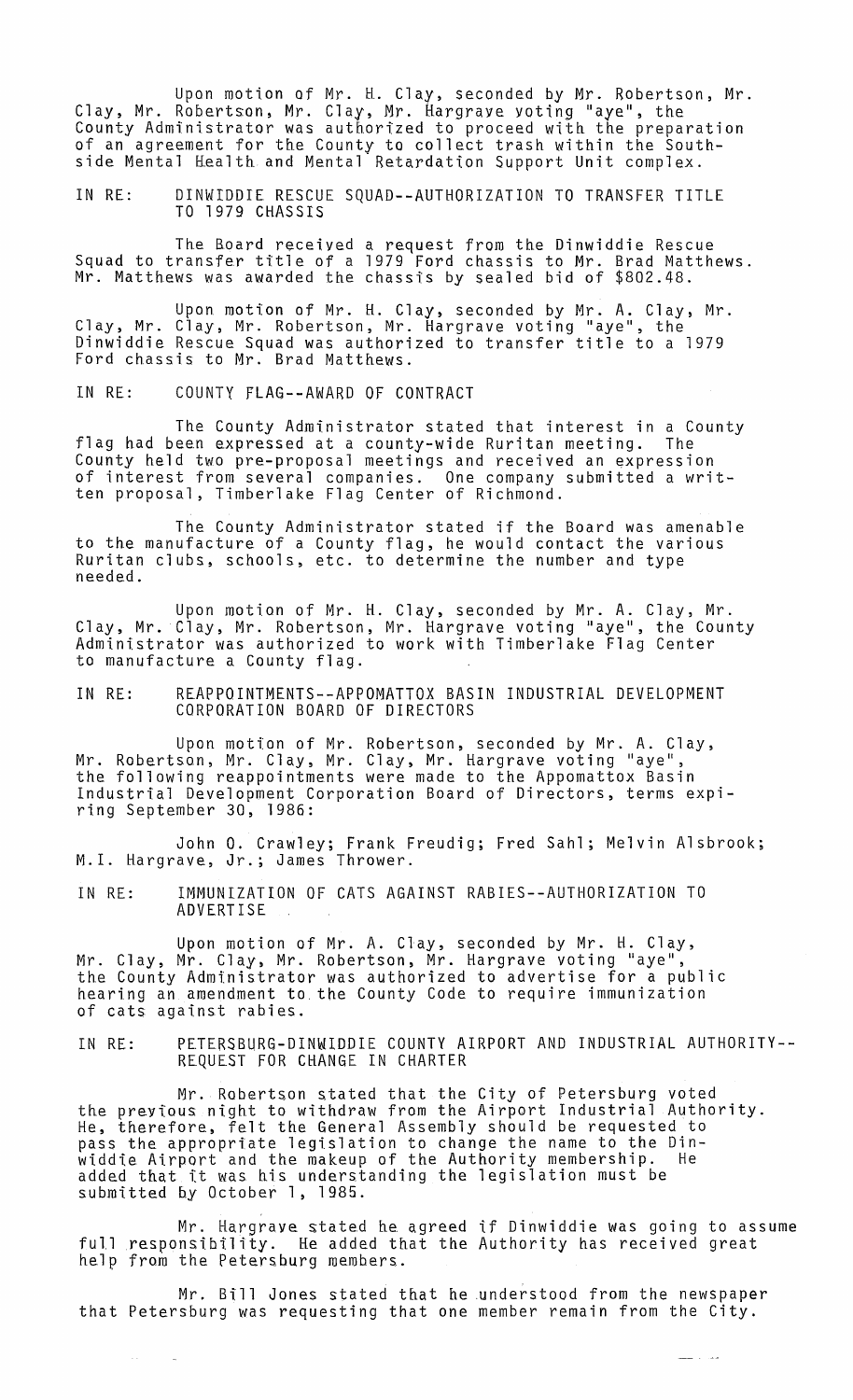Mr. Robertson stated he had no objection to a 7th member being added and that the individual be a representative of Petersburg.

 $\blacksquare$ 

Upon motion of Mr. Robertson, seconded by.M~. H. Clay, Mr. Robertson, Mr. Clay, Mr. Clay, Mr. Hargrave voting "aye", the County Administrator was directed to review with the appropriate individuals the effect of Petersburg withdrawing from the Airport<br>Authority and set in motion the appropriate legislation.

IN RE: USE OF MEETING ROOM--NEIGHBORHOOD WATCH MEETINGS

Mr. H. Clay advised the Board that Neighborhood Watch Committees are beginning to form in the County. As a ~esult, there have been requests for the use of the meeting room. He felt it is a County function that involves the Sheriff's Department and the State Police and they should therefore not be charged for the use of the meeting room.

It was suggested that the Deputy Sheriff.who attends the meeting be given a key and be responsible for opening and closing the building. The Board, therefore, agreed there would be no charge for use by the Neighborhood Watch groups.

## IN RE: EXECUTIVE SESSION

Upon motion of Mr. A. Clay, seconded by Mr. H. Clay, Mr. Clay, Mr. Clay, Mr. Robertson, Mr. Hargrave voting "aye", pursuant to Sec. 2.l-344(6} of the Virginia Freedom of Information Act, the Board moved into Executive Session at 9:58 P.M. to discuss legal matters. The meeting reconvened into Open Session at 10:05 P. M.

## IN RE: ADJOURNMENT

Upon motion of Mr. A. Clay, seconded by Mr. H. Clay, Mr. Clay, Mr. Clay, Mr. Robertson, Mr. Hargrave voting "aye", the meeting was adjourned at 10:06 P.M.

WILLIAM ATTEST:

M.I. HARGRAVE, JR., CHAIRMAN

 $\sim$